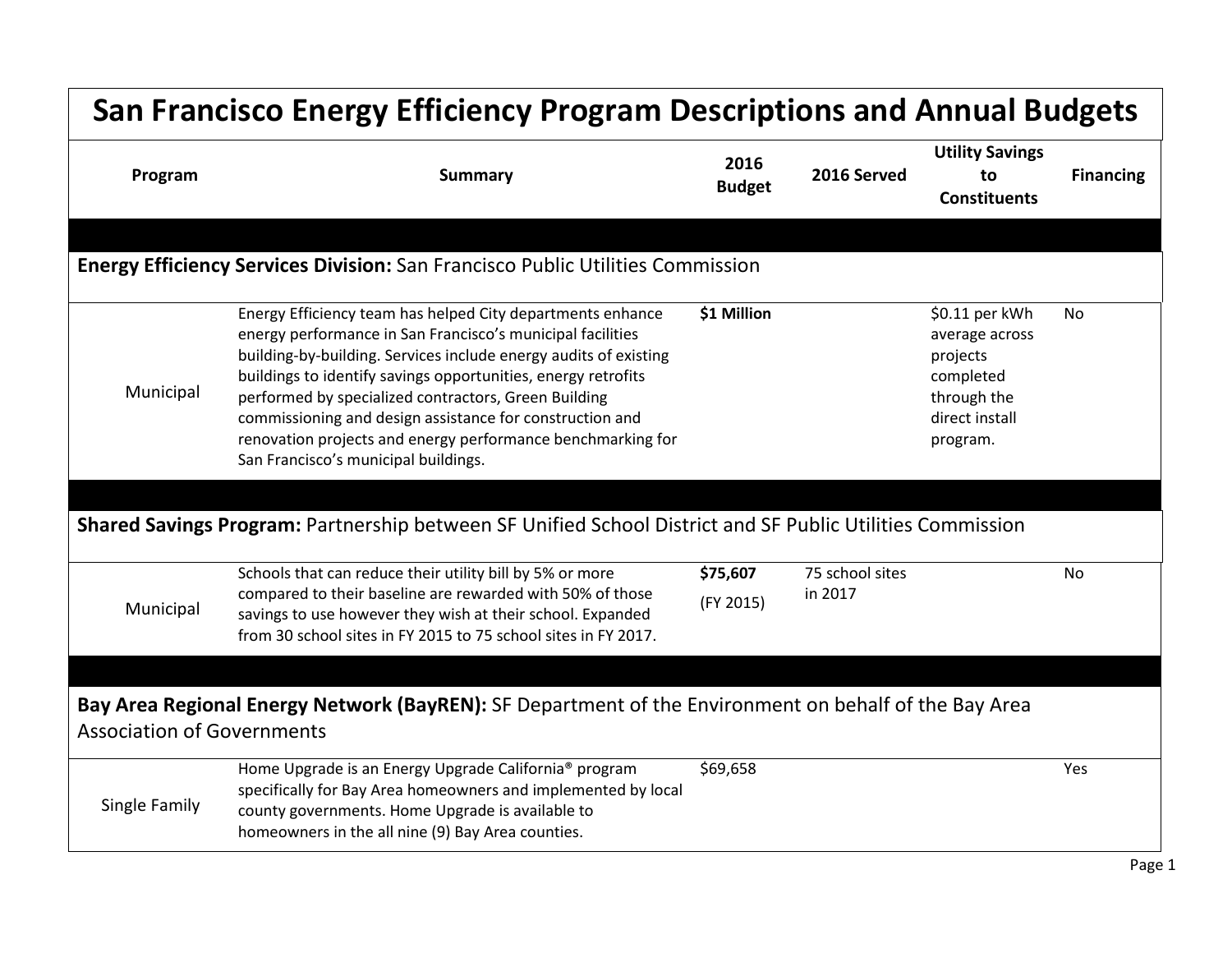|                               | Home Upgrade helps homeowners identify energy efficiency<br>improvements through a Home Advisor. Home Advisor's assist<br>homeowners in creating an energy efficiency improvement plan<br>to tune up homes to operate as efficiently as possible.                                                                                                                                                                                                                                                                                                                           |                                               |                                                                 |     |
|-------------------------------|-----------------------------------------------------------------------------------------------------------------------------------------------------------------------------------------------------------------------------------------------------------------------------------------------------------------------------------------------------------------------------------------------------------------------------------------------------------------------------------------------------------------------------------------------------------------------------|-----------------------------------------------|-----------------------------------------------------------------|-----|
|                               | Rebates and incentives are available for home improvements<br>including air and duct sealing; attic insulation; high-efficiency<br>furnaces, cooling systems, water systems; wall insulation; and<br>more.                                                                                                                                                                                                                                                                                                                                                                  |                                               |                                                                 |     |
|                               | SF Environment's primary responsibility is to market Home<br>Upgrade to the City's single-family homeowners (ex. no cost<br>workshops, social media).                                                                                                                                                                                                                                                                                                                                                                                                                       |                                               |                                                                 |     |
| Multifamily                   | Energy Upgrade California in San Francisco offers \$750 per unit<br>in rebate to help multifamily property owners (5+ units) lower<br>the cost of energy efficiency upgrades and provides the<br>support, advice and technical assistance needed to implement<br>upgrade improvements. This program gives owners the<br>flexibility to choose their own installation contractors and<br>receive the rebate once upgrades are completed.                                                                                                                                     | \$375,600<br>(not<br>including<br>incentives) | 5,863 units, 72<br>buildings, 22%<br>are affordable<br>housings | Yes |
| PACE:<br>GreenFinanceSF       | With GreenFinanceSF, property owners receive funding for<br>energy efficiency, renewable energy, electric vehicle charging<br>equipment, energy storage and water efficiency improvements<br>and repay the financed amount on their property tax bill over<br>the course of up to 25 years.                                                                                                                                                                                                                                                                                 | \$58,200                                      | 150 estimated<br>residential, 0<br>commercial                   | Yes |
| <b>PAYS</b>                   | The BayREN PAYS® (Pay As You Save®) program is a joint effort<br>of Bay Area cities and counties and their water agencies to<br>partner in the implementation of a unique on-bill program that<br>allows municipal water utility customers to pay for efficiency<br>improvements through a monthly charge attached to their<br>meter, with no up-front costs and the assurance that their<br>utility bill savings will exceed the program charge.<br>SF Environment's primary responsibility is to coordinate with<br>the SFPUC and to participate in region-wide activity. | \$5,800                                       | N/A                                                             | Yes |
| Codes and<br><b>Standards</b> | The Codes and Standards program promotes an integrated,<br>measurement-driven management process for enhancing                                                                                                                                                                                                                                                                                                                                                                                                                                                              | \$32,000                                      | N/A                                                             | N/A |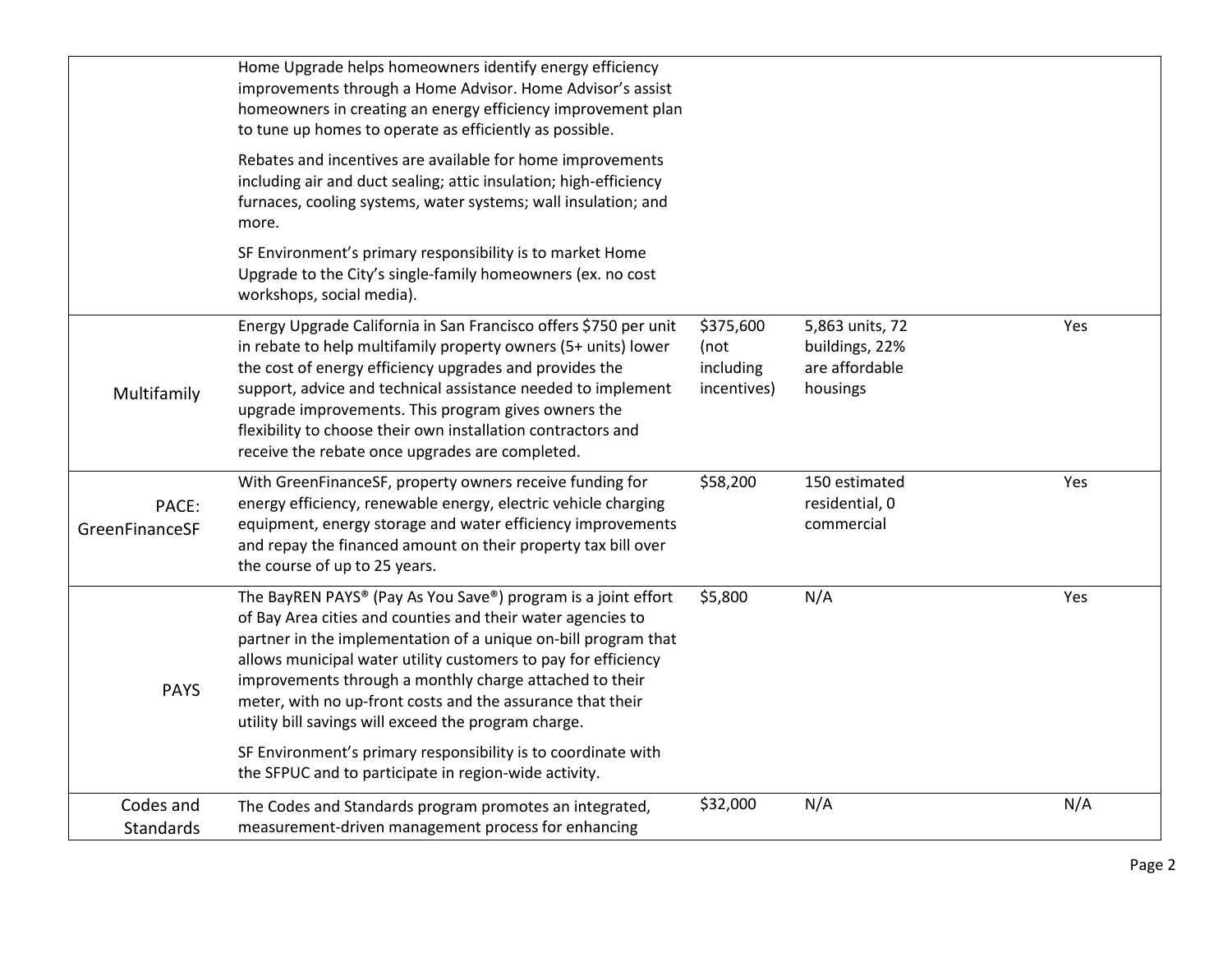|                | energy-code compliance. SF Environment achieves this<br>objective by hosting regional forums and workshops for<br>stakeholders, such as building inspectors, consultants,<br>designers, and contractors.                                                                                                                                                                                                                           |           |                          |
|----------------|------------------------------------------------------------------------------------------------------------------------------------------------------------------------------------------------------------------------------------------------------------------------------------------------------------------------------------------------------------------------------------------------------------------------------------|-----------|--------------------------|
| ZNE Plan       | Research the feasibility of Zero Net Energy elements in building<br>codes.                                                                                                                                                                                                                                                                                                                                                         | \$5,000   | N/A                      |
| <b>Totals</b>  | Electricity Reduced: 931,054-kWh                                                                                                                                                                                                                                                                                                                                                                                                   | \$546,258 | \$176,167@<br>\$0.18/kWh |
|                | Natural Gas Reduced: 62,494 - Therms                                                                                                                                                                                                                                                                                                                                                                                               |           | \$78,118 @<br>\$1/therm  |
|                | San Francisco Energy Watch: San Francisco Department of the Environment on behalf of Pacific Gas and Electric<br>Implement activities to continue compliance with contractual                                                                                                                                                                                                                                                      | \$225,000 | N/A                      |
| Administration | goals, objectives, conditions and terms as described in the<br>current Implementation Plan. Also, prepare and plan for next<br>program cycle based on measured progress and forecasts.                                                                                                                                                                                                                                             |           |                          |
|                | Strategic Energy Resources (SER) is unique to Government and<br>Community Partnerships (via PG&E) to fund specific non-<br>resource expansion activities as approved by the California<br>Public Utilities Commission (CPUC). Non-resource activities are<br>those without a direct, claimable energy savings equivalent                                                                                                           | \$900,000 | Yes                      |
| <b>SER</b>     | SER activities are meant to compliment but not duplicate<br>administrative, marketing, and direct implementation activities<br>such as SF Energy Watch. Current examples of approved SER<br>projects include:                                                                                                                                                                                                                      |           |                          |
|                | Revolving Microloan Fund for Small Business-The SF<br>Environment Small Business EE Microloan Program (microloans)<br>is a pilot program designed to enhance current energy<br>efficiency program offerings by assisting the City's small<br>business owners to reduce energy use while lowering their<br>operating costs through energy-saving upgrades. Together, SF<br>Environment and Mission Asset Fund (MAF) are using funds |           |                          |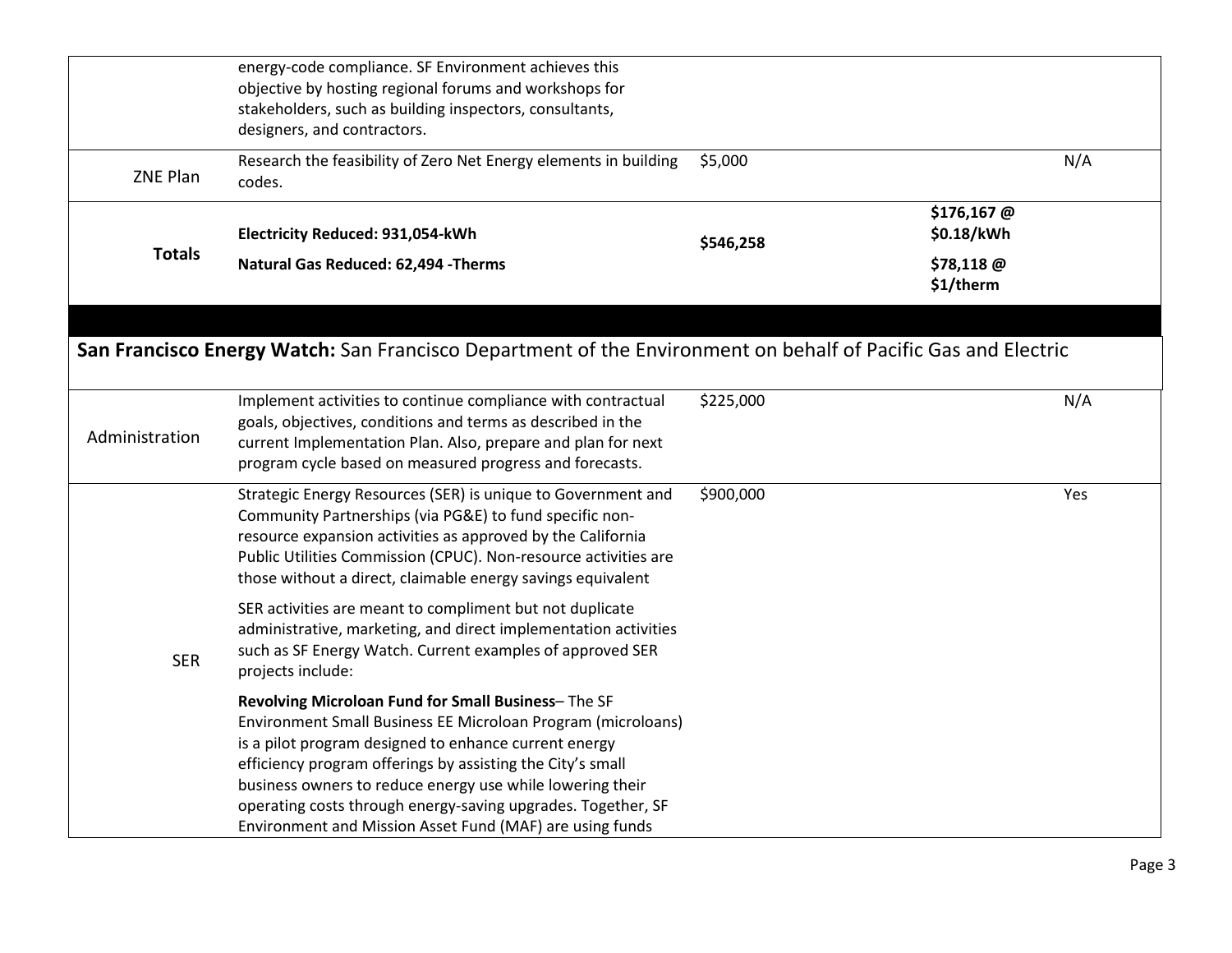|                                                                        | from PG&E, the San Francisco Carbon Fund, and other sources<br>to seed the microloans. The microloans will be used to help<br>businesses pay for the co-pay (or net payment, less incentives)<br>that the business must contribute to complete a SF Energy<br>Watch project. Borrower repayments are expected to be less<br>than \$150 per month for the maximum term of 18-months at<br>0% interest. Staff from SF Environment, including the SF Energy<br>Watch team, serve as program administrators. MAF serves as<br>the lending agent. |             |                                                                     |     |
|------------------------------------------------------------------------|----------------------------------------------------------------------------------------------------------------------------------------------------------------------------------------------------------------------------------------------------------------------------------------------------------------------------------------------------------------------------------------------------------------------------------------------------------------------------------------------------------------------------------------------|-------------|---------------------------------------------------------------------|-----|
|                                                                        | <b>Comprehensive Maintenance Program for SMB in Food &amp;</b><br>Beverage Sector - SF Energy Watch is serving forty (40) small<br>businesses by helping them learn the importance and value of<br>equipment maintenance, analyze recent energy usage data (up<br>to 24 months). Through this project, SF Energy Watch is<br>conducting surveys to gain more insight into existing<br>maintenance practices, if any, and coordinate with a licensed<br>refrigeration contractor to conduct comprehensive equipment<br>evaluations.           |             |                                                                     |     |
|                                                                        | Investigating and Improving the Distribution of Energy<br>Performance Outcomes from the Existing Commercial Building<br><b>Ordinance</b> - SF Energy Watch is working with other areas of the<br>SF Environment Energy Team to determine the effectiveness of<br>benchmarking and energy auditing on energy savings for<br>buildings subject to the requirements of the City's Existing<br>Commercial Building Benchmarking Ordinance.                                                                                                       |             |                                                                     |     |
| Marketing                                                              | SF Energy Watch provides direct outreach and support to<br>businesses and through programs such as Step Up Power Down<br>to help identify and implement energy upgrade improvements.                                                                                                                                                                                                                                                                                                                                                         | \$325,000   |                                                                     | N/A |
| Commercial,<br>Small Business,<br>Multifamily<br>Affordable<br>Housing | SF Energy Watch provides comprehensive energy assessments,<br>technical assistance and financial incentives for energy<br>upgrades to qualifying commercial and multifamily building<br>owners as well as small and medium size business owners.                                                                                                                                                                                                                                                                                             | \$2,480,000 | 114<br>Commercial<br>262 Small<br><b>Business</b><br>21 Multifamily | Yes |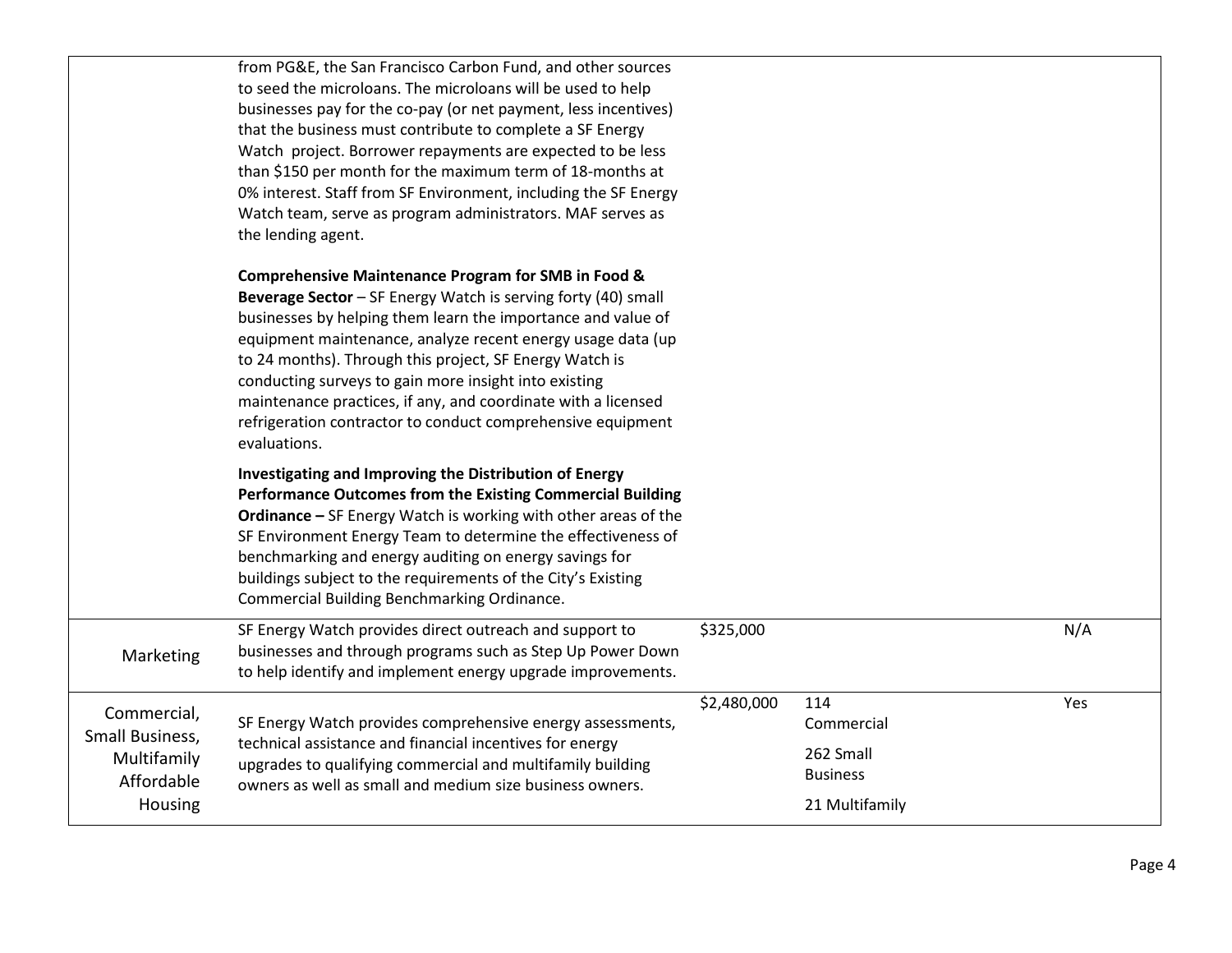|              |                                                                                                                                                                              | 3 Affordable           |                              |
|--------------|------------------------------------------------------------------------------------------------------------------------------------------------------------------------------|------------------------|------------------------------|
| Incentives   | SF Energy Watch provides incentives to all customers receiving<br>PG&E power in San Francisco, including enhanced incentives to<br>the small business/hard to reach sectors. | \$3,000,000            | N/A                          |
| <b>Total</b> | Electricity Reduced: 5,902,173-kWh                                                                                                                                           | \$6,930,000            | $$1,062,391$ @<br>\$0.18/kWh |
|              | <b>Energy Savings Assistance Program (ESAP): Pacific Gas and Electric</b>                                                                                                    |                        |                              |
|              | Provides free energy retrofits to income-qualified single-family,                                                                                                            | \$2,100,000            | N/A                          |
| Residential  | multi-family and mobile home owners and renters to reduce<br>their energy use and costs.                                                                                     | Estimated<br>for 2016. |                              |
|              | Weatherization Assistance Program: San Francisco Economic Opportunity Council<br>The Weatherization Program provides free weatherization                                     | \$1,600,000            | N/A                          |
| Residential  | services to improve the energy efficiency of homes, including<br>attic insulation, weather stripping, minor housing repairs, and<br>related energy conservation measures.    | (estimated)            |                              |
|              | TOTAL PUBLIC DOLLARS SPENT ON ENERGY EFFICIENCY IN SAN FRANCISCO EACH YEAR:                                                                                                  |                        |                              |
|              | \$12,251,865                                                                                                                                                                 |                        |                              |

Low income energy assistance information available at: <http://www.liheapch.acf.hhs.gov/profiles/California.htm>

RECO – Residential Energy Conservation Ordinance: time of sale ordinance for all residential buildings. Requires some retrofits.

CLEO – Commercial Lighting Efficiency Ordinance: requires fluorescent fixture conversion to a more efficient technology.

ECBEBO – Existing Commercial Building Energy Benchmarking Ordinance: Requires benchmarking over 10,000 sqft and disclosure.

ESAP – Energy Saving Assistance Program for low-income

LIHEAP – Low Income Home Energy Assistance Program